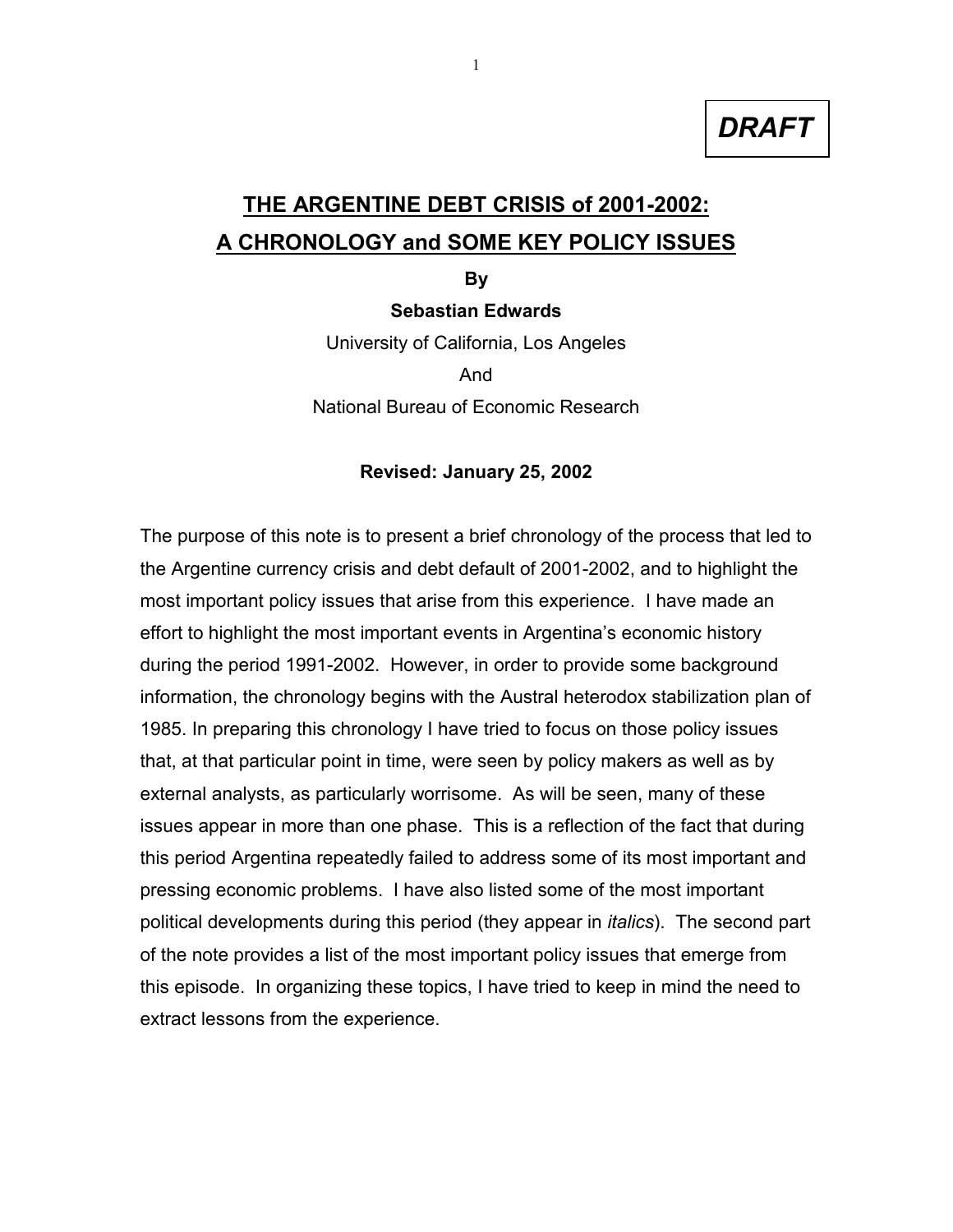# **A. CHRONOLOGY**

## **1. Background: A History of Inflation, Mismanagement and Hyperinflation**

- 1985-1989: The Austral Plan
- Establishing a credible anchor
- Eliminating inflationary inertia
- Fiscal imbalances and two bouts of Hyperinflation
- *Election of Carlos Saul Menem as president.*

## **2. 1991: The Convertibility Law**

- Establishing credibility
- New Central Bank charter
- The initial exchange rate
- **3. 1991-94: Basic Reforms: Privatization, Partial Deregulation, Pension Reform, Financial Liberalization and Regional Trade Opening**
	- Re-igniting growth
	- Basic reforms
	- Privatization program
	- Tax reform
	- Law of Co-participation (Provincial public finances) and "Fiscal Pacts"
	- Capital inflows, "Dutch disease" and real exchange rate appreciation
	- Growing domestic debt

## **4. 1995-96: The "Tequila Crisis" and Contagion**

- Contagion
- Lack of lender of last resort
- Weak banking sector especially at the provincial level
- Fiscal federalism and a weaknesses Law of Co-participation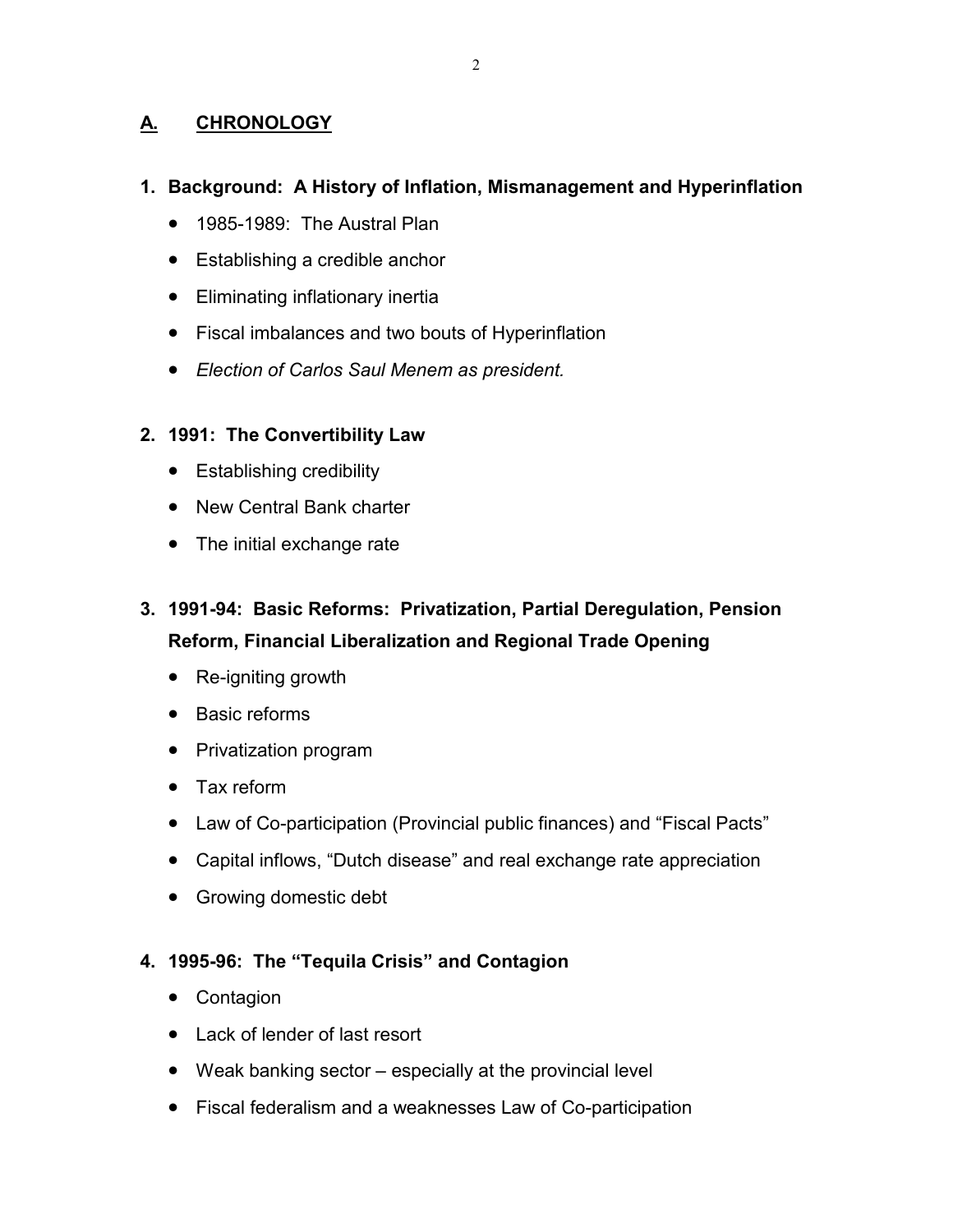- *"Pacto de Olivos" and President Menem's Re-election*
- Rapidly growing public sector primary expenditure and public sector debt
- Social security reform and increase in public sector debt
- Strengthening the banking sector in a setting without a lender of last resort: Bank mergers, "internationalization" and contracting of contingent credit line with international banks.
- Persistently high unemployment
- *1996: A Change in the Guard: Exits Cavallo and Enters Roque Fernadez*

## **5. 1996-98: Asleep at the Wheel?**

- Growing public sector debt
- Inability to renegotiate the Law of Co-participation
- Overvaluation and lack of international competitiveness
- Persistently high unemployment
- Inability (or unwillingness) to pass labor reform
- The productivity costs of the inefficient social welfare system, including "obras sociales."
- Deepening MERCOSUR: More trade diversion
- Increasingly large current account deficit in 1998
- Contagion from the attack on Hong-Kong (October 1997)
- Russia and LTCM: The External Environment Turns Hostile
- Terms of trade shock

## **6: 1999: Politics and a Growing Public Sector Debt**

- Presidential and gubernatorial elections: The political business cycle once again.
- Confidence crisis
- Persistently high unemployment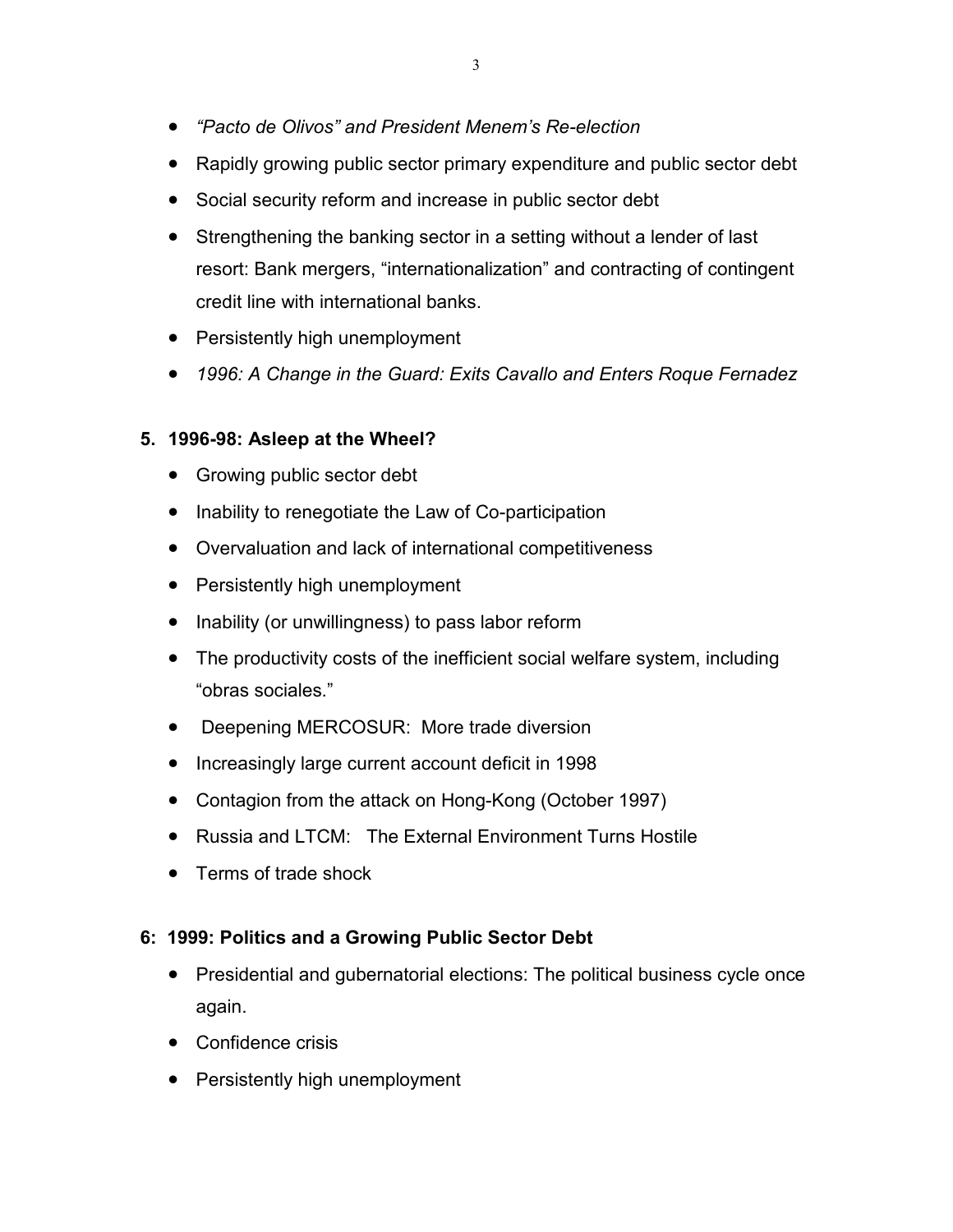- Terms of trade shock (commodity prices plummet)
- The Brazilian crisis as a competitive devaluation
- Dollarization as an option
- Growth collapses
- "Fiscal Responsibility Law" as a way of improving confidence.
- Inability to renegotiate the Law of Co-participation
- Inability (or unwillingness) to pass labor reform
- *Menem flirts with running for a third term in office*
- Growing public sector debt
- Inability to renegotiate the Law of Co-participation
- *Alianza candidate Fernando de la Rua is elected president; Jose Luis Machinea is appointed Minister of Economics.*
- Transfers to provinces are re-negotiated. Instead of a proportion of taxrevenues fixed amount is agreed \$ 1.364 billion per month.

## **8. 2000-2001: The De la Rua-Machinea Period**

- Tax increase (*el "impuestazo*) as an attempt to reign in the deficit.
- The dollarization debate heats up.
- Persistent terms of trade shock
- No growth
- Persistently high unemployment
- Inability to renegotiate the Law of Co-participation
- Inability to de-regulate
- Partial labor reform is passed (major political scandal).
- Increasing public sector debt; early discussions on debt restructuring
- *Resignation of Vice President, Carlos "Chacho" Alvarez*
- Effort to reduce primary expenditure not enough, given slow growth: perverse debt dynamics'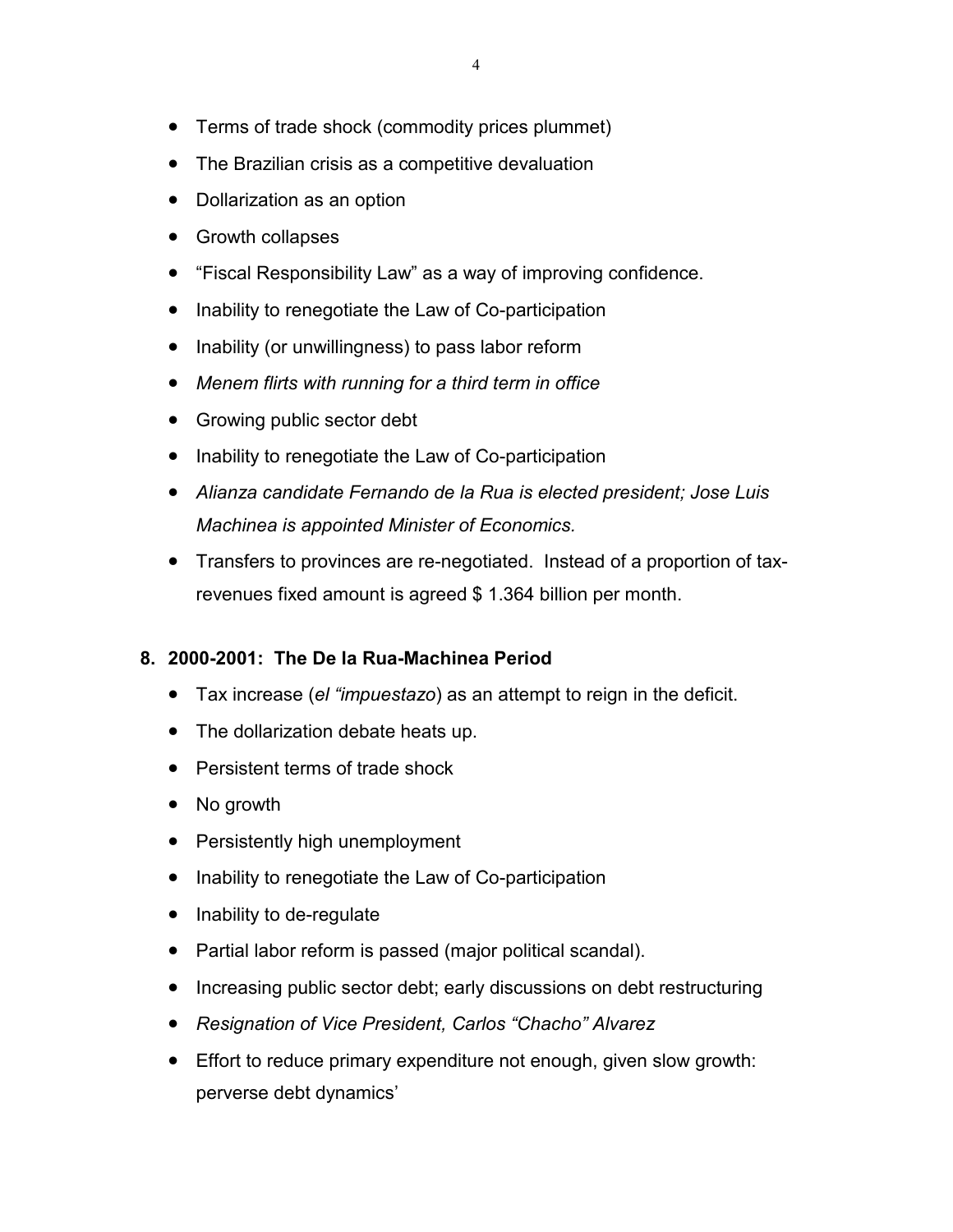- Increasing country risk spread.
- Major IMF led-program (November 2000): "el blindaje."
- February 2001: Machinea resigns. New Minister Ricardo Lopez-Murphy offers "blood, sweat and tears." He lasts only two weeks in office.
- *Systematic opposition of ex president Alfonsin to any serious adjustment*

# **9. 2001: Cavallo Returns**

- Diagnosis
- Competitiveness plans for different sectors
- Seeking active monetary policy with a currency board, and the ousting of Central Bank President Pedro Pou.
- Expanded "convertibility"
- Mercosur clashes
- The "mega" debt-exchange.
- Federal government salary cuts
- The IMF stands-by Argentina, once again
- *Congressional elections and the myth that politicians will co-operate (October)*
- The collapse of tax revenues
- The ever-increasing country risk spread
- Interest rate caps and domestic debt restructuring
- The run on the banks
- Freezing bank deposits
- The IMF turns its back
- The end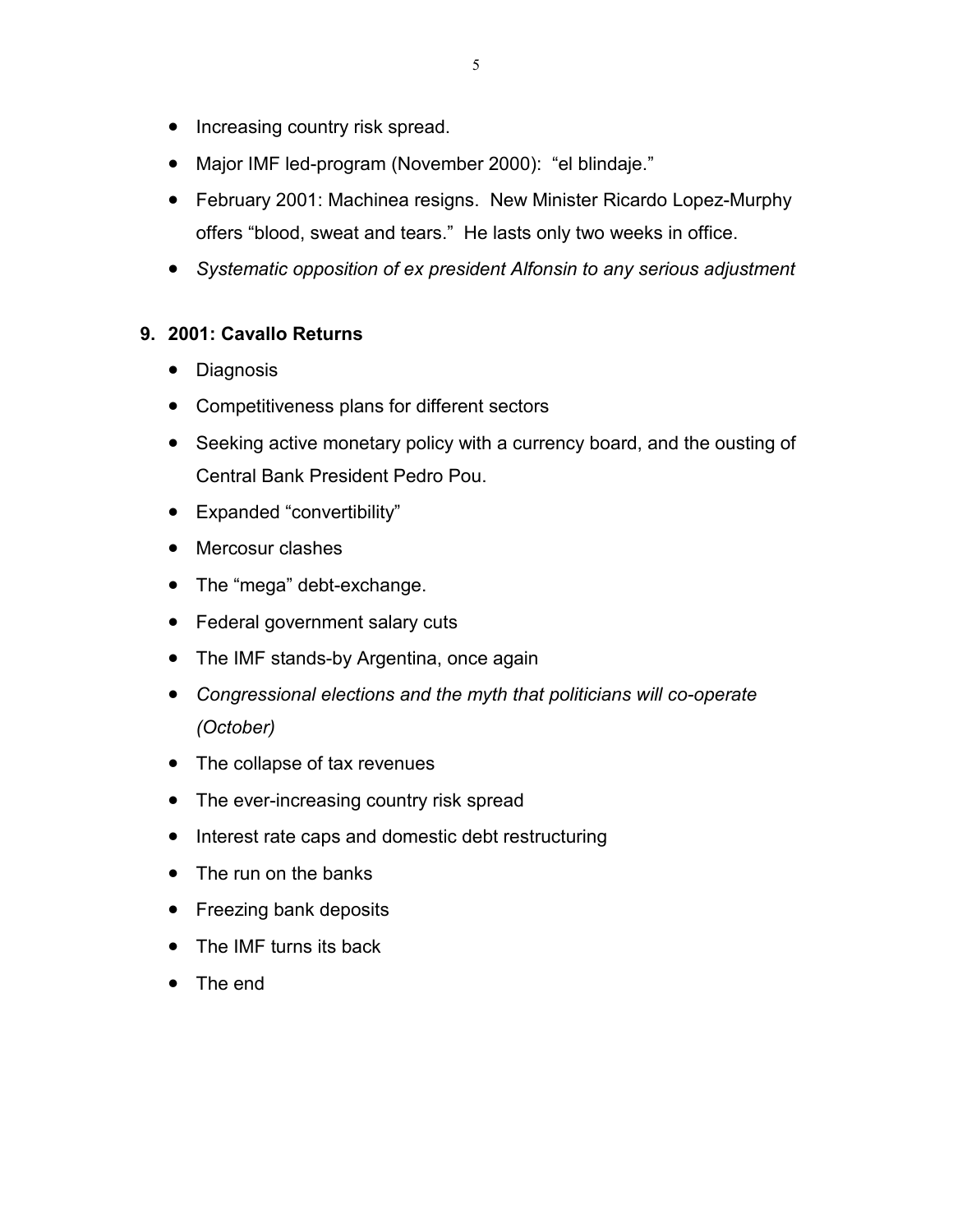# **B. POLICY ISSUES and LESSONS**

In this section I provide a list some of the most important policy questions that arise from the Argentine experience. I concentrate on a small number of broad issues; each of them covers a large number of topics. Analyzing these issues would allow us to fully understand the dynamics of the Argentine debacle, at the same time as drawing broad lessons for other countries.

# 1. **The Exchange Rate Question and the Convertibility Law**

- An old question: credibility vs. flexibility -- Argentina needed both.
- Was the peso overvalued? For how long? By how much?
- Exchange rate anchors and exit strategies: Missed Opportunities?
- Hard pegs, currency boards and competitiveness: deregulation, domestic price flexibility and labor market reform
- The lender of last resort function under a currency board: on the irrelevance of private contingent credit lines
- Claims vs reality

# **2. Currency Boards and External Shocks: On Contagion and Other Foreign Ills**

- Was Argentina particularly vulnerable to foreign shocks and speculative attacks?
- Comparison with other Latin American nations.
- Was it possible to reduce vulnerability?

# **3. Dollarization: Was it Ever a Real Option?**

- What do we really know about dollarization?
- The political economy of dollarization.
- The Connie Mack Bill and seignoriage sharing.